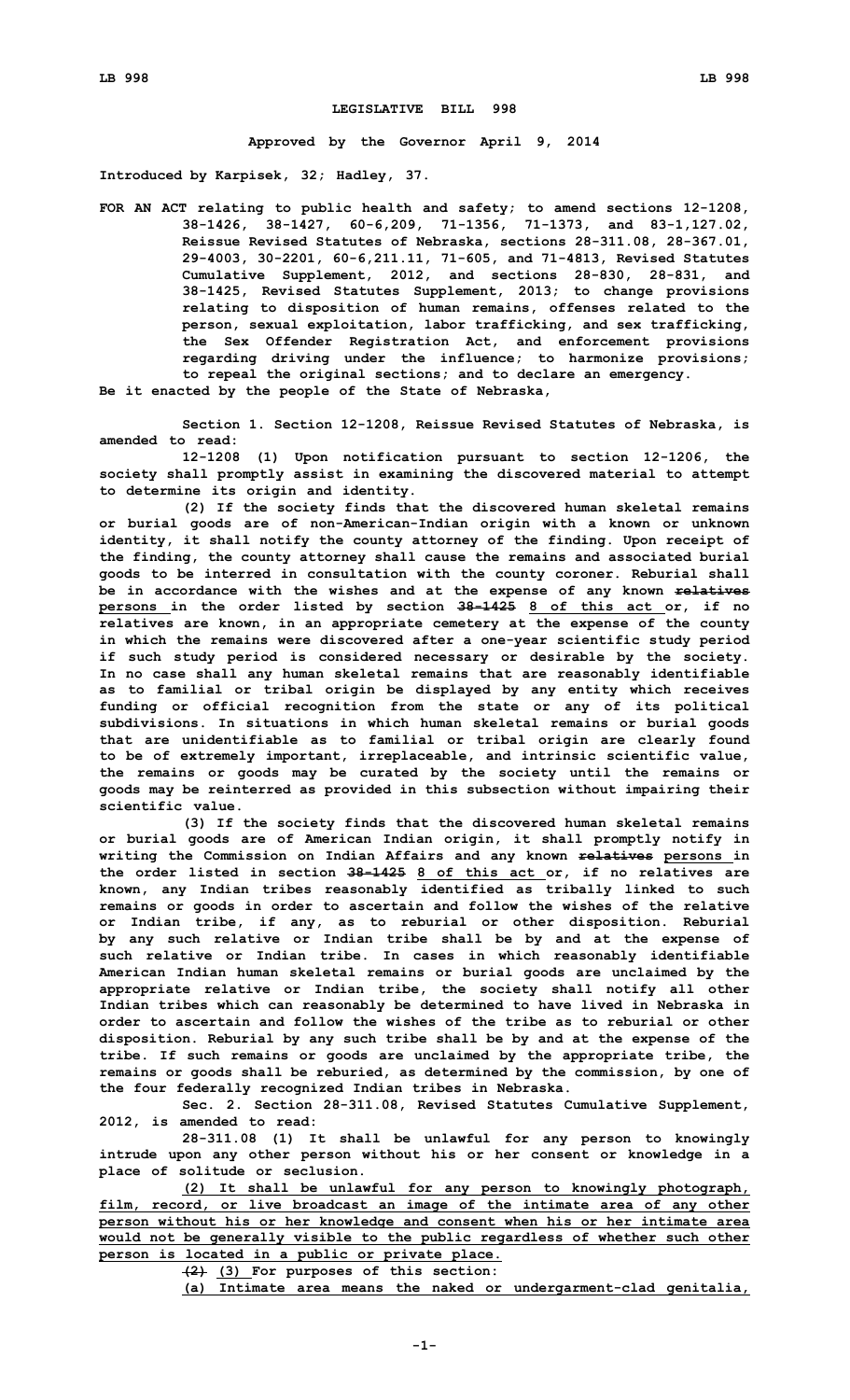**pubic area, buttocks, or female breast of an individual;**

**(a) (b) Intrude means either the:**

**(i) Viewing of another person in <sup>a</sup> state of undress as it is occurring; or**

**(ii) Recording by video, photographic, digital, or other electronic means of another person in <sup>a</sup> state of undress; and**

**(b) (c) Place of solitude or seclusion means <sup>a</sup> place where <sup>a</sup> person would intend to be in <sup>a</sup> state of undress and have <sup>a</sup> reasonable expectation of privacy, including, but not limited to, any facility, public or private, used as <sup>a</sup> restroom, tanning booth, locker room, shower room, fitting room, or dressing room.**

**(3)(a) (4)(a) Violation of this section involving an intrusion as defined in subdivision (2)(a)(i) (3)(b)(i) of this section or violation under subsection (2) of this section is <sup>a</sup> Class I misdemeanor.**

**(b) Violation Subsequent violation of this section involving an intrusion as defined in subdivision (3)(b)(i) of this section, subsequent violation under subsection (2) of this section, or violation of this section involving an intrusion as defined in subdivision (2)(a)(ii) (3)(b)(ii) of this section is <sup>a</sup> Class IV felony.**

**(c) Violation of this section is <sup>a</sup> Class III felony if video or an image from the intrusion recorded in violation of this section is distributed to another person or otherwise made public in any manner which would enable it to be viewed by another person.**

**(4) (5) As part of sentencing following <sup>a</sup> conviction for <sup>a</sup> violation of this section, the court shall make <sup>a</sup> finding as to the ages of the defendant and the victim at the time the offense occurred. If the defendant is found to have been nineteen years of age or older and the victim is found to have been less than eighteen years of age at such time, then the defendant shall be required to register under the Sex Offender Registration Act.**

**(5) (6) No person shall be prosecuted for unlawful intrusion pursuant to subdivision (3)(b) (4)(b) or (c) of this section unless the indictment for such offense is found by <sup>a</sup> grand jury or <sup>a</sup> complaint filed before <sup>a</sup> magistrate within three years after the later of:**

**(a) The commission of the crime;**

**(b) Law enforcement's or <sup>a</sup> victim's receipt of actual or constructive notice of either the existence of a video or other electronic recording of the unlawful intrusion made in violation of this section or the distribution of images, video, or other electronic recording of the unlawful intrusion; made in violation of this section; or**

**(c) The youngest victim of the intrusion <sup>a</sup> violation of this section reaching the age of twenty-one years.**

**Sec. 3. Section 28-367.01, Revised Statutes Cumulative Supplement, 2012, is amended to read:**

**28-367.01 Sexual exploitation includes, but is not limited to, unlawful intrusion as described in a violation of section 28-311.08 and causing, allowing, permitting, inflicting, or encouraging <sup>a</sup> vulnerable adult to engage in voyeurism, in exhibitionism, in prostitution, or in the lewd, obscene, or pornographic photographing, filming, or depiction of the vulnerable adult.**

**Sec. 4. Section 28-830, Revised Statutes Supplement, 2013, is amended to read:**

**28-830 For purposes of sections 28-830 and 28-831, the following definitions apply:**

**(1) Actor means <sup>a</sup> person who solicits, procures, or supervises the services or labor of another person;**

**(2) Commercial sexual activity means any sex act on account of which anything of value is given, promised to, or received by any person;**

**(3) Debt bondage means inducing another person to provide:**

**(a) Commercial sexual activity in payment toward or satisfaction of <sup>a</sup> real or purported debt; or**

**(b) Labor or services in payment toward or satisfaction of <sup>a</sup> real or purported debt if:**

**(i) The reasonable value of the labor or services is not applied toward the liquidation of the debt; or**

**(ii) The length of the labor or services is not limited and the nature of the labor or services is not defined;**

**(3) (4) Financial harm means theft by extortion as described by section 28-513;**

**(4) (5) Forced labor or services means labor or services that are performed or provided by another person and are obtained or maintained through:**

**(a) Inflicting or threatening to inflict serious personal injury, to**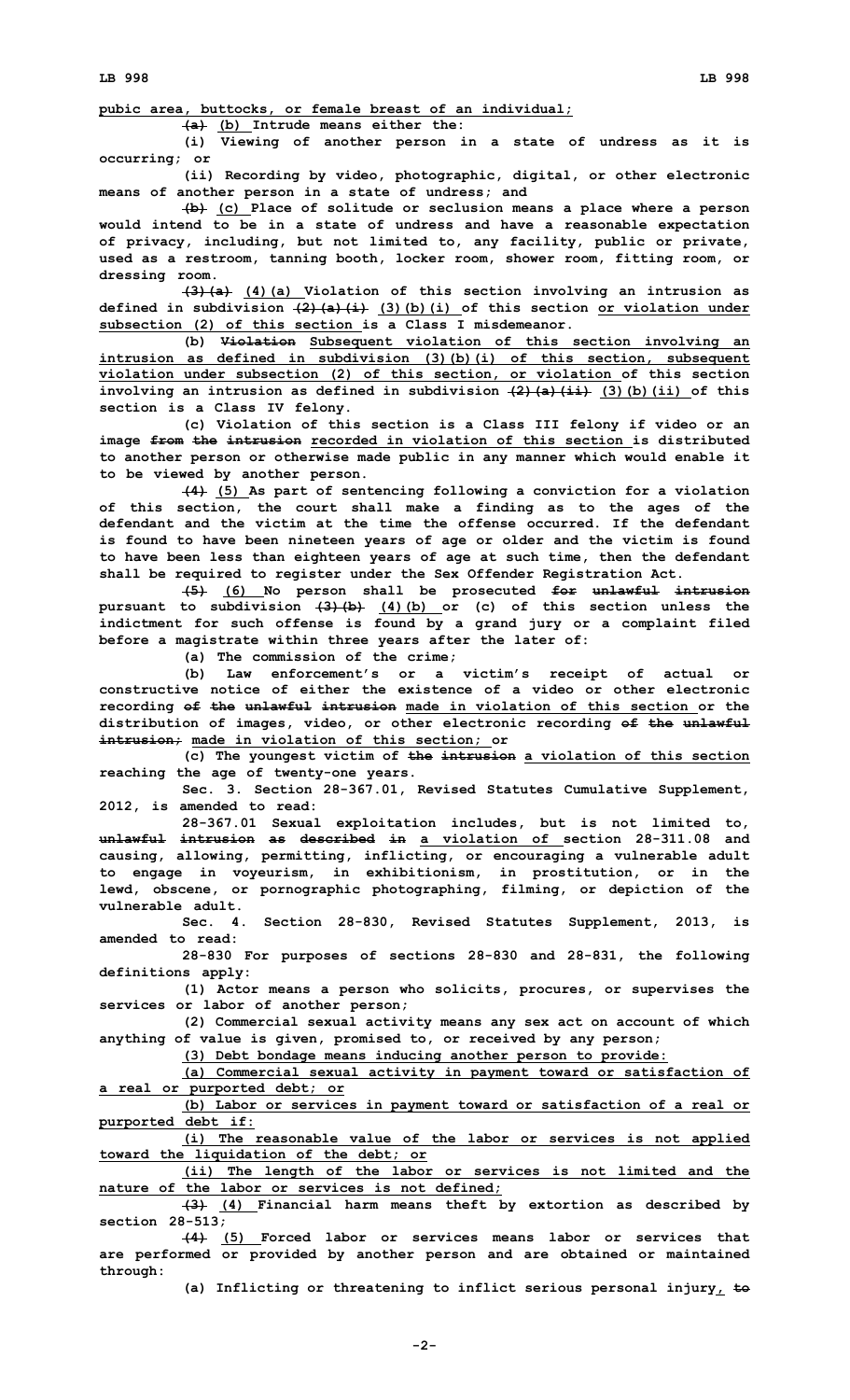**the other person as defined by section 28-318, on another person;**

**(b) Physically restraining or threatening to physically restrain the other person;**

**(c) Abusing or threatening to abuse the legal process against another person to cause arrest or deportation for violation of federal immigration law;**

**(d) Controlling or threatening to control another person's access to <sup>a</sup> controlled substance listed in Schedule I, II or III of section 28-405;**

**(e) Exploiting another person's substantial functional impairment as defined in section 28-368 or substantial mental impairment as defined in section 28-369;**

**(c) (f) Knowingly destroying, concealing, removing, confiscating, or possessing any actual or purported passport or other immigration document or any other actual or purported government identification document of the other person; or**

**(d) (g) Causing or threatening to cause financial harm to the other person; another person, including debt bondage;**

**(5) (6) Labor means work of economic or financial value;**

**(6) (7) Labor trafficking means knowingly recruiting, enticing, harboring, transporting, providing, or obtaining by any means or attempting to recruit, entice, harbor, transport, provide, or obtain by any means <sup>a</sup> person eighteen years of age or older intending or knowing that the person will be subjected to forced labor or services;**

**(7) (8) Labor trafficking of <sup>a</sup> minor means knowingly recruiting, enticing, harboring, transporting, providing, or obtaining by any means or attempting to recruit, entice, harbor, transport, provide, or obtain by any means <sup>a</sup> minor intending or knowing that the minor will be subjected to forced labor or services;**

**(8) (9) Maintain means, in relation to labor or services, to secure continued performance thereof, regardless of any initial agreement by the other person to perform such type of service;**

**(9) (10) Minor means <sup>a</sup> person younger than eighteen years of age;**

**(10) (11) Obtain means, in relation to labor or services, to secure performance thereof;**

**(11) (12) Services means an ongoing relationship between the actor and another person in which the person performs activities under the supervision of or for the benefit of the actor. Commercial sexual activity and sexually-explicit performances are forms of services under this section. Nothing in this subdivision shall be construed to legalize prostitution;**

**(12) (13) Sex trafficking means knowingly recruiting, enticing, harboring, transporting, providing, or obtaining by any means or knowingly attempting to recruit, entice, harbor, transport, provide, or obtain by any means <sup>a</sup> person eighteen years of age or older for the purpose of having such person engage in commercial sexual activity, sexually explicit performance, or the production of pornography or to cause or attempt to cause <sup>a</sup> person eighteen years of age or older to engage in commercial sexual activity, sexually explicit performance, or the production of pornography;**

**(13) (14) Sex trafficking of <sup>a</sup> minor means knowingly recruiting, enticing, harboring, transporting, providing, or obtaining by any means or knowingly attempting to recruit, entice, harbor, transport, provide, or obtain by any means <sup>a</sup> minor for the purpose of having such minor engage in commercial sexual activity, sexually explicit performance, or the production of pornography or to cause or attempt to cause <sup>a</sup> minor to engage in commercial sexual activity, sexually explicit performance, or the production of pornography;**

**(14) (15) Sexually-explicit performance means <sup>a</sup> live or public play, dance, show, or other exhibition intended to arouse or gratify sexual desire or to appeal to prurient interests; and**

**(15) (16) Trafficking victim means <sup>a</sup> person subjected to any act or acts prohibited by section 28-831.**

**Sec. 5. Section 28-831, Revised Statutes Supplement, 2013, is amended to read:**

**28-831 (1) No person shall knowingly engage in labor trafficking or sex trafficking.**

**(2) If an actor knowingly engages in labor trafficking or sex trafficking by:**

**(a) Inflicting or threatening to inflict serious personal injury, to the other person as defined by section 28-318, on another person, the actor is guilty of <sup>a</sup> Class III felony;**

**(b) Physically restraining or threatening to physically restrain the other person, the actor is guilty of <sup>a</sup> Class III felony;**

**(c) Abusing or threatening to abuse the legal process against**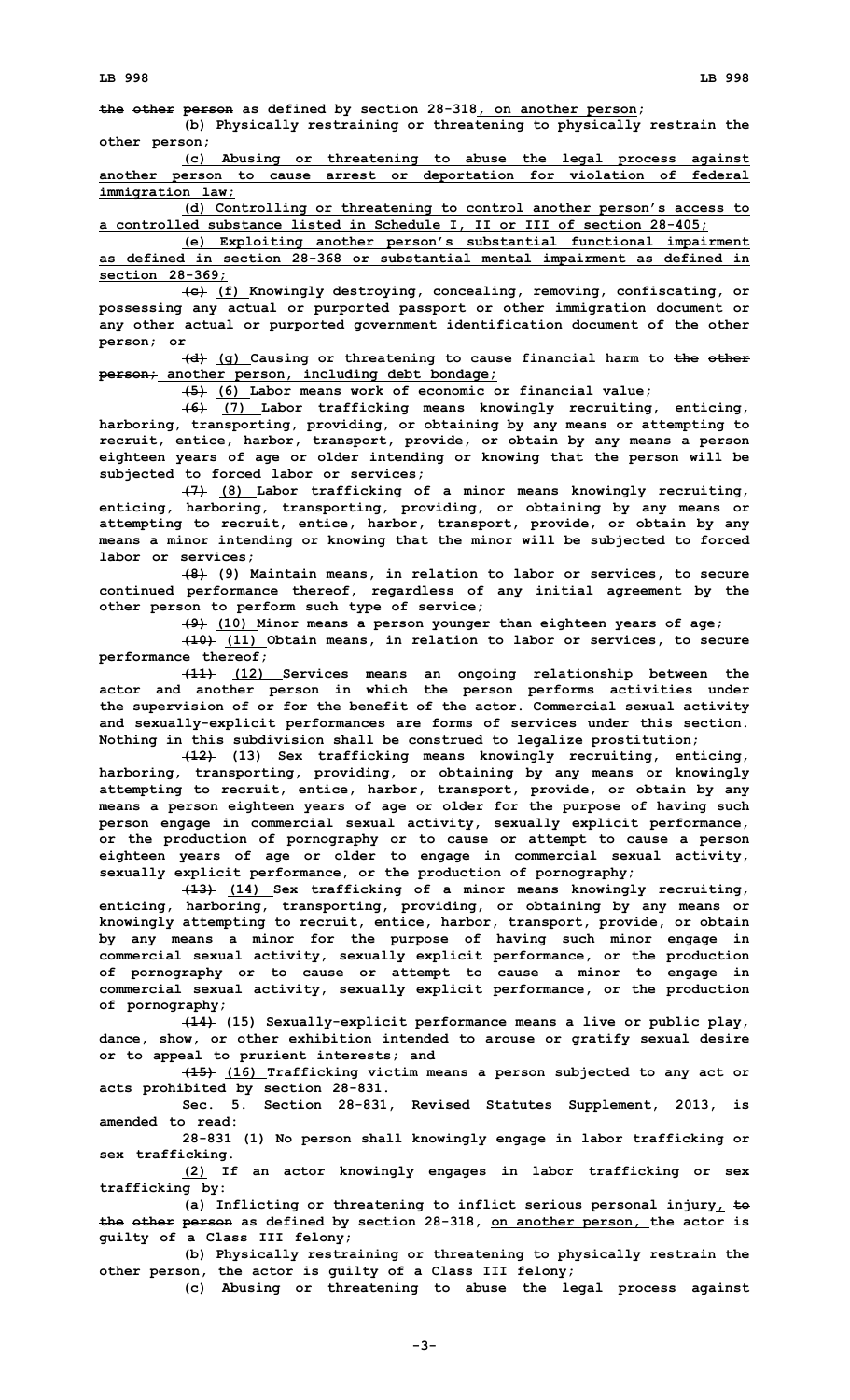**another person to cause arrest or deportation for violation of federal immigration law, the actor is guilty of <sup>a</sup> Class IV felony;**

**(d) Controlling or threatening to control another person's access to <sup>a</sup> controlled substance listed in Schedule I, II or III of section 28-405, the actor is guilty of <sup>a</sup> Class IV felony;**

**(e) Exploiting another person's substantial functional impairment as defined in section 28-368 or substantial mental impairment as defined in section 28-369, the actor is guilty of <sup>a</sup> Class IV felony;**

**(c) (f) Knowingly destroying, concealing, removing, confiscating, or possessing any actual or purported passport or other immigration document, or any other actual or purported government identification document, of the other person, the actor is guilty of <sup>a</sup> Class IV felony; or**

**(d) (g) Causing or threatening to cause financial harm to the other another person, including debt bondage, the actor is guilty of <sup>a</sup> Class I misdemeanor.**

**(2) (3) No person shall engage in labor trafficking of <sup>a</sup> minor or sex trafficking of <sup>a</sup> minor. An actor who engages in labor trafficking of <sup>a</sup> minor or sex trafficking of <sup>a</sup> minor shall be punished as follows:**

**(a) In cases in which the actor uses overt force or the threat of force against the trafficking victim, the actor is guilty of <sup>a</sup> Class II felony;**

**(b) In cases in which the trafficking victim has not attained the age of fifteen years, the actor is guilty of <sup>a</sup> Class II felony; or**

**(c) In cases involving <sup>a</sup> trafficking victim between the ages of fifteen and eighteen years, and the actor does not use overt force or threat of force against the trafficking victim, the actor is guilty of <sup>a</sup> Class III felony.**

**(3) (4) Any person who benefits, financially or by receiving anything of value, from participation in <sup>a</sup> venture which has, as part of the venture, an act that is in violation of this section, is guilty of <sup>a</sup> Class IV felony.**

**Sec. 6. Section 29-4003, Revised Statutes Cumulative Supplement, 2012, is amended to read:**

**29-4003 (1)(a) The Sex Offender Registration Act applies to any person who on or after January 1, 1997:**

**(i) Has ever pled guilty to, pled nolo contendere to, or been found guilty of any of the following:**

**(A) Kidnapping of <sup>a</sup> minor pursuant to section 28-313, except when the person is the parent of the minor and was not convicted of any other offense in this section;**

**(B) False imprisonment of <sup>a</sup> minor pursuant to section 28-314 or 28-315;**

**(C) Sexual assault pursuant to section 28-319 or 28-320;**

**(D) Sexual assault of <sup>a</sup> child in the second or third degree pursuant to section 28-320.01;**

**(E) Sexual assault of <sup>a</sup> child in the first degree pursuant to section 28-319.01;**

**(F) Sexual abuse of <sup>a</sup> vulnerable adult pursuant to subdivision (1)(c) of section 28-386;**

**(G) Incest of <sup>a</sup> minor pursuant to section 28-703;**

**(H) Pandering of <sup>a</sup> minor pursuant to section 28-802;**

**(I) Visual depiction of sexually explicit conduct of <sup>a</sup> child pursuant to section 28-1463.03 or 28-1463.05;**

**(J) Knowingly possessing any visual depiction of sexually explicit conduct which has <sup>a</sup> child as one of its participants or portrayed observers pursuant to section 28-813.01;**

**(K) Criminal child enticement pursuant to section 28-311;**

**(L) Child enticement by means of an electronic communication device pursuant to section 28-320.02;**

**(M) Debauching <sup>a</sup> minor pursuant to section 28-805; or**

**(N) Attempt, solicitation, aiding or abetting, being an accessory, or conspiracy to commit an offense listed in subdivisions (1)(a)(i)(A) through (1)(a)(i)(M) of this section;**

**(ii) Has ever pled guilty to, pled nolo contendere to, or been found guilty of any offense that is substantially equivalent to <sup>a</sup> registrable offense under subdivision (1)(a)(i) of this section by any village, town, city, state, territory, commonwealth, or other jurisdiction of the United States, by the United States Government, by court-martial or other military tribunal, or by <sup>a</sup> foreign jurisdiction, notwithstanding <sup>a</sup> procedure comparable in effect to that described under section 29-2264 or any other procedure to nullify <sup>a</sup> conviction other than by pardon;**

**(iii) Is incarcerated in <sup>a</sup> jail, <sup>a</sup> penal or correctional facility,**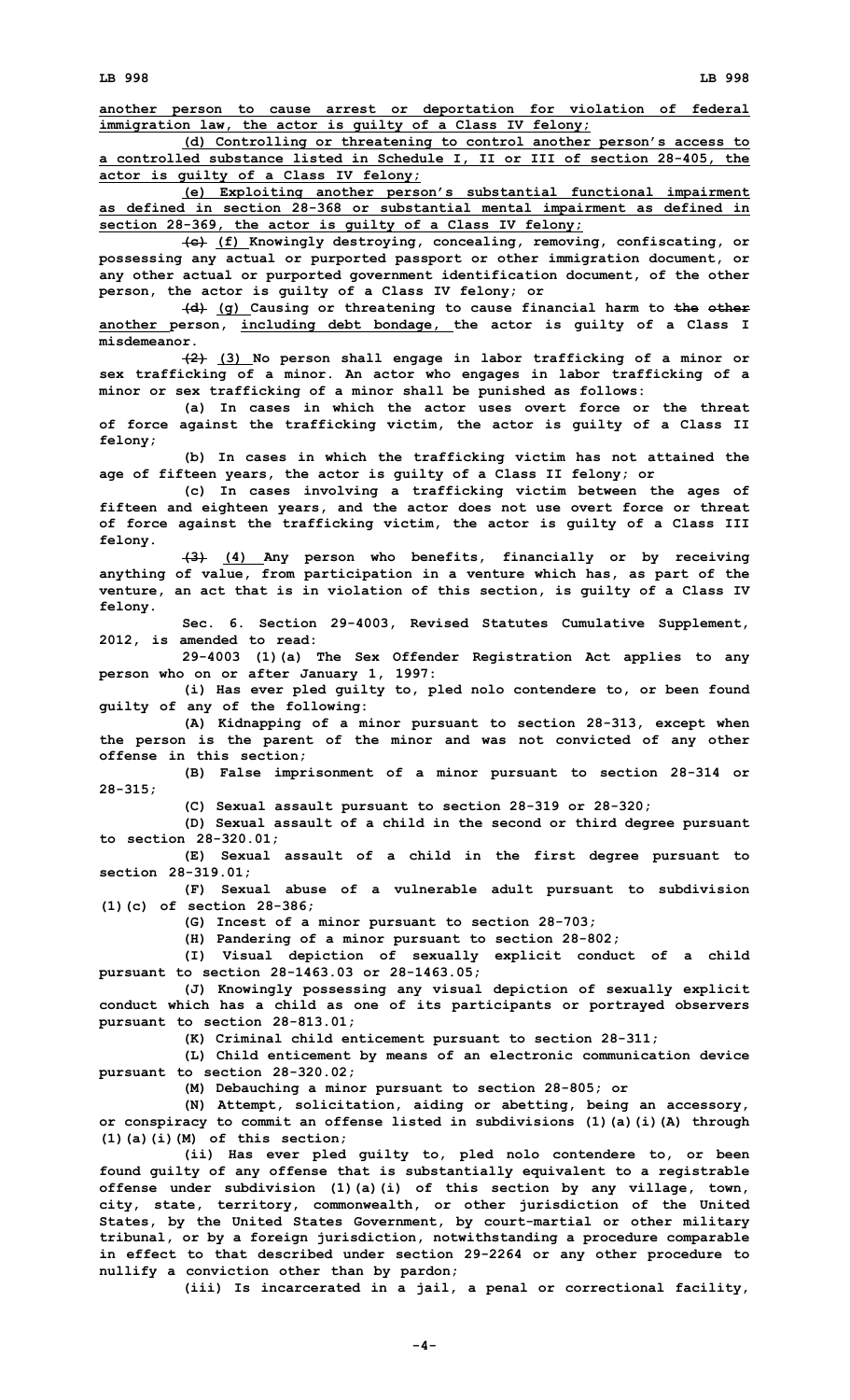**(iv) Enters the state and is required to register as <sup>a</sup> sex offender under the laws of another village, town, city, state, territory, commonwealth, or other jurisdiction of the United States.**

**(b) In addition to the registrable offenses under subdivision (1)(a) of this section, the Sex Offender Registration Act applies to any person who on or after January 1, 2010:**

**(i)(A) Except as provided in subdivision (1)(b)(i)(B) of this section, has ever pled guilty to, pled nolo contendere to, or been found guilty of any of the following:**

**(I) Murder in the first degree pursuant to section 28-303;**

**(II) Murder in the second degree pursuant to section 28-304;**

**(III) Manslaughter pursuant to section 28-305;**

**(IV) Assault in the first degree pursuant to section 28-308;**

**(V) Assault in the second degree pursuant to section 28-309;**

**(VI) Assault in the third degree pursuant to section 28-310;**

**(VII) Stalking pursuant to section 28-311.03;**

**(VIII) Unlawful intrusion Violation of section 28-311.08 requiring registration under the act pursuant to subsection (4) (5) of section 28-311.08;**

**(IX) Kidnapping pursuant to section 28-313;**

**(X) False imprisonment pursuant to section 28-314 or 28-315;**

**(XI) Sexual abuse of an inmate or parolee in the first degree pursuant to section 28-322.02;**

**(XII) Sexual abuse of an inmate or parolee in the second degree pursuant to section 28-322.03;**

**(XIII) Sexual abuse of <sup>a</sup> protected individual pursuant to section 28-322.04;**

**(XIV) Incest pursuant to section 28-703;**

**(XV) Child abuse pursuant to subdivision (1)(d) or (e) of section 28-707;**

**(XVI) Enticement by electronic communication device pursuant to section 28-833; or**

**(XVII) Attempt, solicitation, aiding or abetting, being an accessory, or conspiracy to commit an offense listed in subdivisions (1)(b)(i)(A)(I) through (1)(b)(i)(A)(XVI) of this section.**

**(B) In order for the Sex Offender Registration Act to apply to the offenses listed in subdivisions (1)(b)(i)(A)(I), (II), (III), (IV), (V), (VI), (VII), (IX), and (X) of this section, <sup>a</sup> court shall have found that evidence of sexual penetration or sexual contact, as those terms are defined in section 28-318, was present in the record, which shall include consideration of the factual basis for <sup>a</sup> plea-based conviction and information contained in the presentence report;**

**(ii) Has ever pled guilty to, pled nolo contendere to, or been found guilty of any offense that is substantially equivalent to <sup>a</sup> registrable offense under subdivision (1)(b)(i) of this section by any village, town, city, state, territory, commonwealth, or other jurisdiction of the United States, by the United States Government, by court-martial or other military tribunal, or by <sup>a</sup> foreign jurisdiction, notwithstanding <sup>a</sup> procedure comparable in effect to that described under section 29-2264 or any other procedure to nullify <sup>a</sup> conviction other than by pardon; or**

**(iii) Enters the state and is required to register as <sup>a</sup> sex offender under the laws of another village, town, city, state, territory, commonwealth, or other jurisdiction of the United States.**

**(2) <sup>A</sup> person appealing <sup>a</sup> conviction of <sup>a</sup> registrable offense under this section shall be required to comply with the act during the appeals process.**

**Sec. 7. Section 30-2201, Revised Statutes Cumulative Supplement, 2012, is amended to read:**

**30-2201 Sections 30-2201 to 30-2902, 30-3901 to 30-3923, and 30-4001 to 30-4045 and section 8 of this act shall be known and may be cited as the Nebraska Probate Code.**

**Sec. 8. (1) Except as otherwise provided by section 23-1824, <sup>a</sup> person who is eighteen years of age or older and of sound mind, by testamentary disposition, by entering into <sup>a</sup> pre-need sale as defined by section 12-1102, or by affidavit as provided in subdivision (2)(a)(ii) of this section, may direct the location, manner, and conditions of disposition of his or her remains and the arrangements for funeral goods and services to be provided upon his or her death.**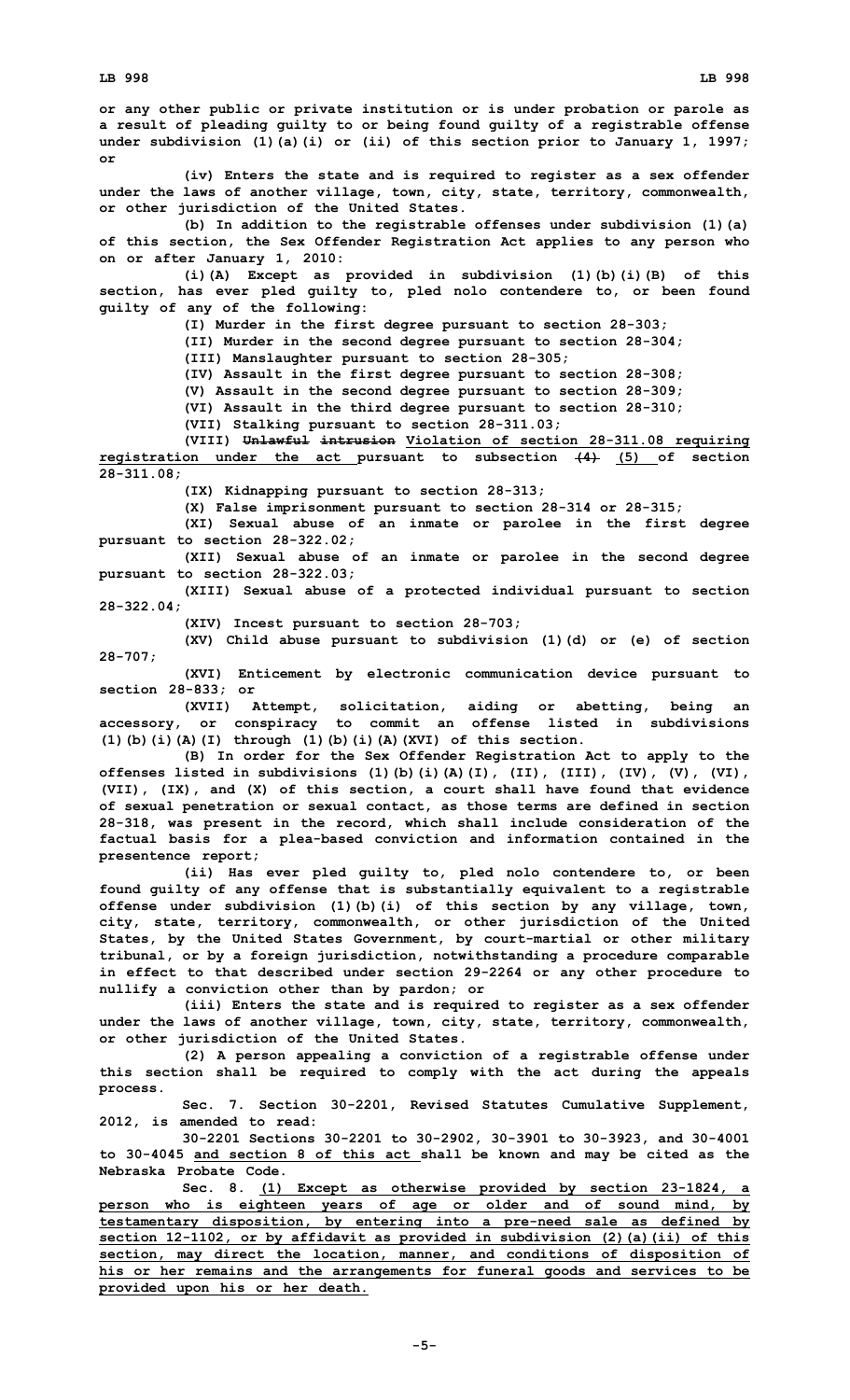**(2) Except as set forth in subsection (3) of this section or in section 71-20,121, the right of disposition, including the right to control the disposition of the remains of <sup>a</sup> deceased person, the location, manner, and conditions of disposition, and the arrangements for funeral goods and services to be provided, vests in the following order if the person listed is eighteen years of age or older and is of sound mind:**

**(a)(i) <sup>A</sup> person designated by the decedent as the person with the right of disposition in an affidavit executed in accordance with subdivision (2)(a)(ii) of this section.**

**(ii) <sup>A</sup> person who is eighteen years of age or older and of sound mind wishing to convey the right of disposition to another person may execute an affidavit before <sup>a</sup> notary public in substantially the following form:**

**State of .......... }**

**County of .......... }**

**I, .............., do hereby designate .............. with the right to control the disposition of my remains upon my death. <sup>I</sup> (...... have) (...... have not) attached specific directions concerning the disposition of my remains which the designee shall substantially comply with, so long as such directions are lawful and there are sufficient resources in my estate to carry out the directions. This affidavit does not constitute <sup>a</sup> durable power of attorney for health care.**

**......................... (signature of person executing affidavit)**

**Subscribed and sworn to before me this ...... day of the month of ............ of the year ...... .**

**......................... (signature of notary public);**

**(b) The surviving spouse of the decedent;**

**(c) The sole surviving child of the decedent or, if there is more than one child of the decedent, the majority of the surviving children, except that less than <sup>a</sup> majority of the surviving children shall be vested with the right of disposition if they have used reasonable efforts to notify all other surviving children of their instructions regarding the right of disposition and are not aware of any opposition to those instructions on the part of <sup>a</sup> majority of the surviving children;**

**(d) The surviving parent or parents of the decedent. If one of the surviving parents is absent, the remaining parent shall be vested with the right of disposition after reasonable efforts have been unsuccessful in locating the absent surviving parent;**

**(e) The surviving brother or sister of the decedent or, if there is more than one sibling of the decedent, the majority of the surviving siblings, except that less than the majority of the surviving siblings shall be vested with the right of disposition if they have used reasonable efforts to notify all other surviving siblings of their instructions regarding the right of disposition and are not aware of any opposition to those instructions on the part of <sup>a</sup> majority of the surviving siblings;**

**(f) The surviving grandparent of the decedent or, if there is more than one surviving grandparent, the majority of the grandparents, except that less than the majority of the surviving grandparents shall be vested with the right of disposition if they have used reasonable efforts to notify all other surviving grandparents of their instructions regarding the right of disposition and are not aware of any opposition to those instructions on the part of <sup>a</sup> majority of the surviving grandparents;**

**(g) The person in the next degree of kinship, in descending order, under the laws of descent and distribution, to inherit the estate of the decedent. If there is more than one person of the same degree, any person of that degree may exercise the right of disposition;**

**(h) The guardian of the person of the decedent at the time of the decedent's death, if one had been appointed;**

**(i) The personal representative of the estate of the decedent. The powers and duties under this section of the personal representative shall commence upon his or her appointment. Such powers and duties of the personal representative shall relate back in time to give acts by the personal representative which are beneficial to the disposition of the decedent's remains occurring prior to appointment the same effect as those occurring thereafter. Prior to appointment, the personal representative may carry out written instructions of the decedent relating to his or her body, funeral, and burial arrangements. The personal representative may also ratify and accept acts regarding disposition of the decedent's remains done by others where the acts would have been proper for the personal representative;**

**(j) The State Anatomical Board or the county board of the county where the death occurred in the case of an indigent person or any other person the disposition of whose remains is <sup>a</sup> responsibility of the state or county; (k) <sup>A</sup> representative as described in section 38-1426 or 38-1427 that**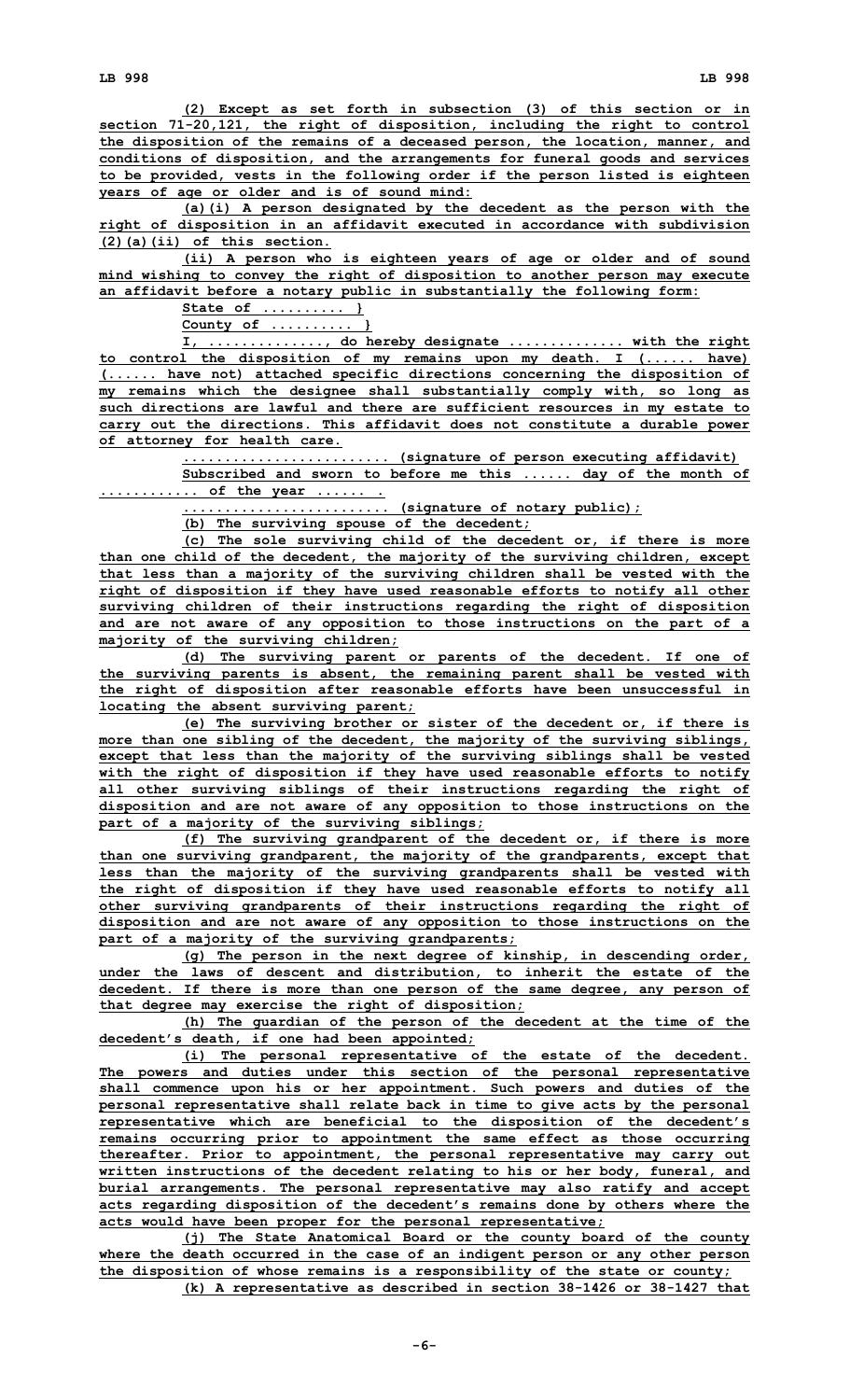**has arranged with the funeral establishment, cemetery, or crematory authority to cremate or bury <sup>a</sup> body part in the case of body parts received from the entity described in section 38-1426 or 38-1427; and**

**(l) In the absence of any person listed in subdivisions (2)(a) through (k) of this section, any other person willing to assume the right of disposition, including the funeral director with custody of the body, after attesting, in writing, that <sup>a</sup> good faith effort has been made to no avail to contact the persons listed in subdivisions (2)(a) through (k) of this section.**

**(3) <sup>A</sup> person entitled under this section to the right of disposition shall forfeit that right and the right is passed on to the next qualifying person as listed in subdivisions (2)(a) through (l) of this section in the following circumstances:**

**(a) Any person charged with first or second degree murder or voluntary manslaughter in connection with the decedent's death and whose charges are known to the funeral director. If the charges against such person are dismissed, or if such person is acquitted of the charges, the right of disposition is returned to such person;**

**(b) Any person who does not exercise his or her right of disposition within three days after notification of the death of the decedent or within four days after the decedent's death, whichever is earlier;**

**(c) If the person and the decedent are spouses and <sup>a</sup> petition to dissolve the marriage was pending at the time of the decedent's death; or**

**(d) If <sup>a</sup> county court pursuant to subsection (4) of this section determines that the person entitled to the right of disposition and the decedent were estranged at the time of death. For purposes of this subdivision, estranged means <sup>a</sup> physical and emotional separation from the decedent at the time of death which has existed for <sup>a</sup> period of time that clearly demonstrates an absence of due affection, trust, and regard for the decedent.**

**(4)(a) If two or more persons with the same relationship to the decedent hold the right of disposition and cannot by majority vote make <sup>a</sup> decision regarding the disposition of the decedent's remains, any of such persons or <sup>a</sup> funeral home with custody of the remains may file <sup>a</sup> petition asking the court to make <sup>a</sup> determination in the matter.**

**(b) Notwithstanding subsections (1) through (3) of this section, the county court of the county where the decedent died may award the right of disposition to the person determined by the court to be the most fit and appropriate to carry out the right of disposition and may make decisions regarding the decedent's remains if those sharing the right of disposition cannot agree.**

**(c) In making <sup>a</sup> determination under this subsection, the court shall consider the following:**

**(i) The reasonableness and practicality of the proposed funeral arrangements and disposition;**

**(ii) The degree of the personal relationship between the decedent and each of the persons claiming the right of disposition;**

**(iii) The desires of the person or persons who are ready, able, and willing to pay the cost of the funeral arrangements and disposition; and**

**(iv) The convenience and needs of other families and friends wishing to pay respects.**

**(d) In the event of <sup>a</sup> dispute regarding the right of disposition, <sup>a</sup> funeral establishment, cemetery, or crematory authority is not liable for refusing to accept the remains or to inter or otherwise dispose of the remains of the decedent or complete the arrangements for the final disposition of the remains until the funeral establishment, cemetery, or crematory authority receives <sup>a</sup> court order or other written agreement signed by the parties in disagreement that decides the final disposition of the remains. If the funeral establishment, cemetery, or crematory authority retains the remains for final disposition while the parties are in disagreement, the funeral establishment may embalm or refrigerate and shelter the body, or both, in order to preserve it while awaiting the final decision of the court and may add the cost of embalming or refrigeration and sheltering to the final disposition costs. If <sup>a</sup> funeral home brings an action under this subsection, the funeral establishment, cemetery, or crematory authority may add the legal fees and court costs associated with <sup>a</sup> petition under this subsection to the cost of final disposition. This subsection may not be construed to require or to impose <sup>a</sup> duty upon <sup>a</sup> funeral establishment, cemetery, or crematory authority to bring an action under this subsection.**

**(e) Except to the degree it may be considered by the court under subdivision (4)(c)(iii) of this section, the fact that <sup>a</sup> person has paid or agreed to pay for all or part of the funeral arrangements and final disposition does not give that person <sup>a</sup> greater claim to the right of**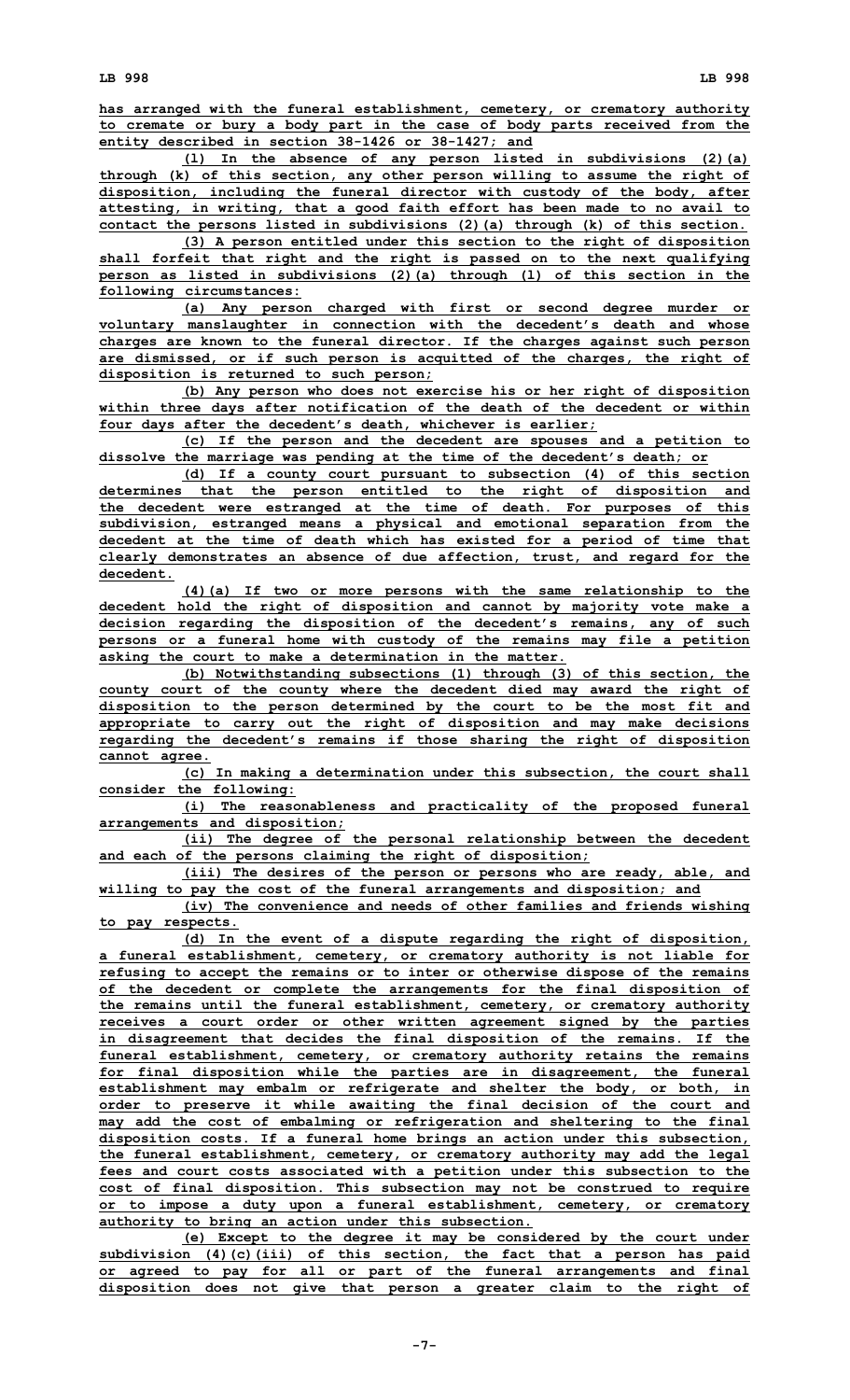**disposition than the person would otherwise have. The personal representative of the estate of the decedent does not, by virtue of being the personal representative, have <sup>a</sup> greater claim to the right of disposition than the personal representative would otherwise have.**

**Sec. 9. Section 38-1425, Revised Statutes Supplement, 2013, is amended to read:**

**38-1425 (1) Except as otherwise provided in subsection (2) of this section or section 71-20,121, the right to control the disposition of the remains of <sup>a</sup> deceased person, except in the case of <sup>a</sup> minor subject to section 23-1824 and unless other directions have been given by the decedent in the form of <sup>a</sup> testamentary disposition or <sup>a</sup> pre-need contract, vests in the following persons in the order named:**

**(a) Any person authorized to direct the disposition of the decedent's body pursuant to <sup>a</sup> notarized affidavit authorizing such disposition and signed and sworn to by the decedent. Such an affidavit shall be sufficient legal authority for authorizing disposition without additional authorization from the decedent, the decedent's family, or the decedent's estate. Such person shall not be considered an attorney in fact pursuant to sections 30-3401 to 30-3432;**

**(b) The surviving spouse of the decedent;**

**(c) If the surviving spouse is incompetent or not available or if there is no surviving spouse, the decedent's surviving adult children. If there is more than one adult child, any adult child, after confirmation in writing of the notification of all other adult children, may direct the manner of disposition unless the funeral establishment or crematory authority receives written objection to the manner of disposition from another adult child;**

**(d) The decedent's surviving parents;**

**(e) The persons in the next degree of kinship under the laws of descent and distribution to inherit the estate of the decedent. If there is more than one person of the same degree, any person of that degree may direct the manner of disposition;**

**(f) <sup>A</sup> guardian of the person of the decedent at the time of such person's death;**

**(g) The personal representative of the decedent;**

**(h) The State Anatomical Board or county board in the case of an indigent person or any other person the disposition of whose remains is the responsibility of the state or county; or**

**(i) <sup>A</sup> representative of an entity described in section 38-1426 that has arranged with the funeral establishment or crematory authority to cremate <sup>a</sup> body part in the case of body parts received from such entity described in section 38-1426.**

**(1) Any person signing <sup>a</sup> funeral service agreement, <sup>a</sup> cremation authorization form, or any other authorization for disposition shall be deemed to warrant the truthfulness of any facts set forth in such agreement, form, or authorization, including the identity of the decedent whose remains are to be buried, cremated, or otherwise disposed of and the person's right of disposition. A funeral establishment, cemetery, or crematory authority shall have the right to rely on such agreement, form, or authorization and shall have the authority to carry out the instructions of the person or persons whom the funeral establishment, cemetery, or crematory authority reasonably believes holds the right of disposition. No funeral establishment, cemetery, or crematory authority shall have the responsibility to contact or to independently investigate the existence of any next-of-kin or relative of the decedent. If there is more than one person in <sup>a</sup> class equal in priority and the funeral establishment, cemetery, or crematory authority has no knowledge of any objection by other members of such class, the funeral establishment, cemetery, or crematory authority shall be entitled to rely on and act according to the instructions of the first such person in the class to make funeral and disposition arrangements so long as no other person in such class provides written notice of his or her objections to the funeral establishment, cemetery, or crematory authority, as the case may be.**

**(2) The liability for the reasonable cost of the final disposition of the remains of the decedent devolves jointly and severally upon all kin of the decedent in the same degree of kindred into which the right of disposition fell and upon the estate of the decedent and, in cases where <sup>a</sup> county board has the right to control disposition of the remains under subdivision (2)(j) of section 8 of this act, upon the county in which the death occurred from funds available for such purpose.**

**(2) (3) If the decedent died during active military service, as provided in 10 U.S.C. 1481 (a)(1) through (8), in any branch of the United States armed forces, United States reserve forces, or national guard, the**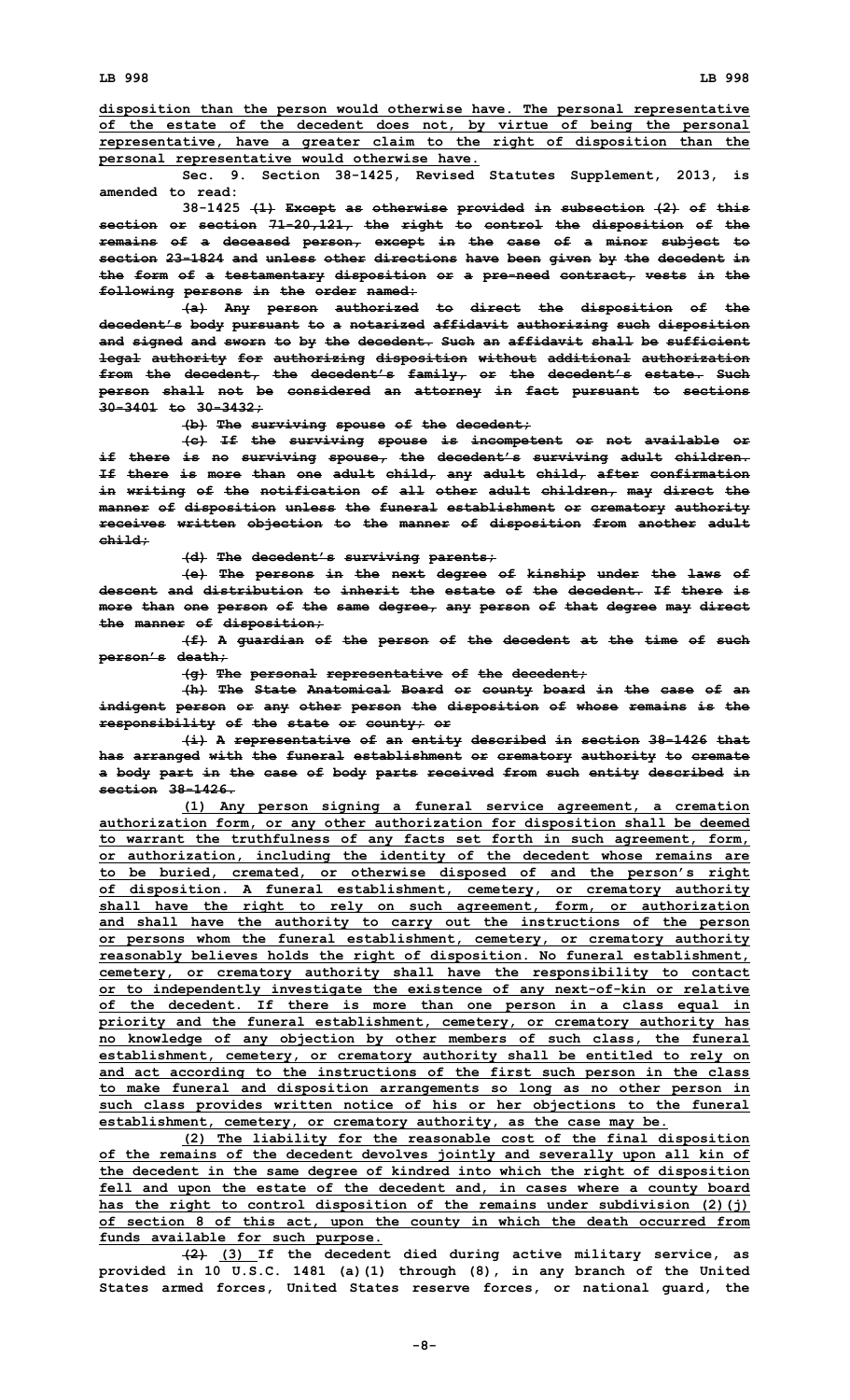**person authorized by the decedent to direct disposition pursuant to section 564 of Public Law 109-163, as listed on the decedent's United States Department of Defense record of emergency data, DD Form 93, or its successor form, shall take priority over all other persons described in subsection (1) of this section.section 8 of this act.**

**(3) <sup>A</sup> funeral director, funeral establishment, crematory authority, or crematory operator shall not be subject to criminal prosecution or civil liability for carrying out the otherwise lawful instructions of the person or persons described in this section if the funeral director or crematory authority or operator reasonably believes such person is entitled to control the final disposition of the remains of the deceased person.**

**(4) The liability for the reasonable cost of the final disposition of the remains of the deceased person devolves jointly and severally upon all kin of the decedent in the same degree of kindred and upon the estate of the decedent and, in cases when the county board has the right to control disposition of the remains under subdivision (1)(h) of this section, upon the county in which death occurred from funds available for such purpose.**

**Sec. 10. Section 38-1426, Reissue Revised Statutes of Nebraska, is amended to read:**

**38-1426 (1) <sup>A</sup> decedent, prior to his or her death, may direct the preparation for the final disposition of his or her remains by written instructions as provided in section 38-1425 and section 8 of this act. If such instructions are in <sup>a</sup> will or other written instrument, the decedent may direct that the whole or any part of such remains be given to <sup>a</sup> teaching institution, university, college, or legally licensed hospital, to the director, or to or for the use of any nonprofit blood bank, artery bank, eye bank, or other therapeutic service operated by any agency approved by the director under rules and regulations established by the director. The person or persons otherwise entitled to control the disposition of the remains under this section shall faithfully carry out the directions of the decedent.**

**(2) If such instructions are contained in <sup>a</sup> will or other written instrument, they shall be immediately carried out, regardless of the validity of the will in other respects or of the fact that the will may not be offered for or admitted to probate until <sup>a</sup> later date.**

**(3) This section shall be administered and construed to the end that such expressed instructions of any person shall be faithfully and promptly performed.**

**(4) <sup>A</sup> funeral director and embalmer, physician, or cemetery authority shall not be liable to any person or persons for carrying out such instructions of the decedent, and any teaching institution, university, college, or legally licensed hospital or the director shall not be liable to any person or persons for accepting the remains of any deceased person under <sup>a</sup> will or other written instrument as set forth in this section.**

**Sec. 11. Section 38-1427, Reissue Revised Statutes of Nebraska, is amended to read:**

**38-1427 <sup>A</sup> written authorization for an autopsy given by the survivor or survivors, as enumerated person listed in section 38-1425, 8 of this act having the right to control the of disposition of the remains may, subject to section 23-1824 and when not inconsistent with any directions given by the decedent pursuant to section 38-1426, include authorization for the removal of any specifically named organ or organs for therapeutic or scientific purposes. Pursuant to any such written authorization, any structure or organ may be given to the director or to any other therapeutic service operated by any nonprofit agency approved by the director, including, but not limited to, <sup>a</sup> teaching institution, university, college, legally licensed hospital, nonprofit blood bank, nonprofit artery bank, nonprofit eye bank, or nationally recognized nonprofit hormone and pituitary program. The person or persons performing any autopsy shall do so within <sup>a</sup> reasonable time and without delay and shall not exceed the removal permission contained in such written authorization, and the remains shall not be significantly altered in external appearance nor shall any portion thereof be removed for purposes other than those expressly permitted in this section.**

**Sec. 12. Section 60-6,209, Reissue Revised Statutes of Nebraska, is amended to read:**

**60-6,209 (1) Any person whose operator's license has been revoked pursuant to <sup>a</sup> conviction for <sup>a</sup> violation of sections 60-6,196, 60-6,197, and 60-6,199 to 60-6,204 for <sup>a</sup> third or subsequent time for <sup>a</sup> period of fifteen years may apply to the Department of Motor Vehicles not more often than once per calendar year, on forms prescribed by the department, requesting the department to make <sup>a</sup> recommendation to the Board of Pardons for reinstatement of his or her eligibility for an operator's license. Upon receipt of the application and <sup>a</sup> nonrefundable application fee of one hundred dollars, the**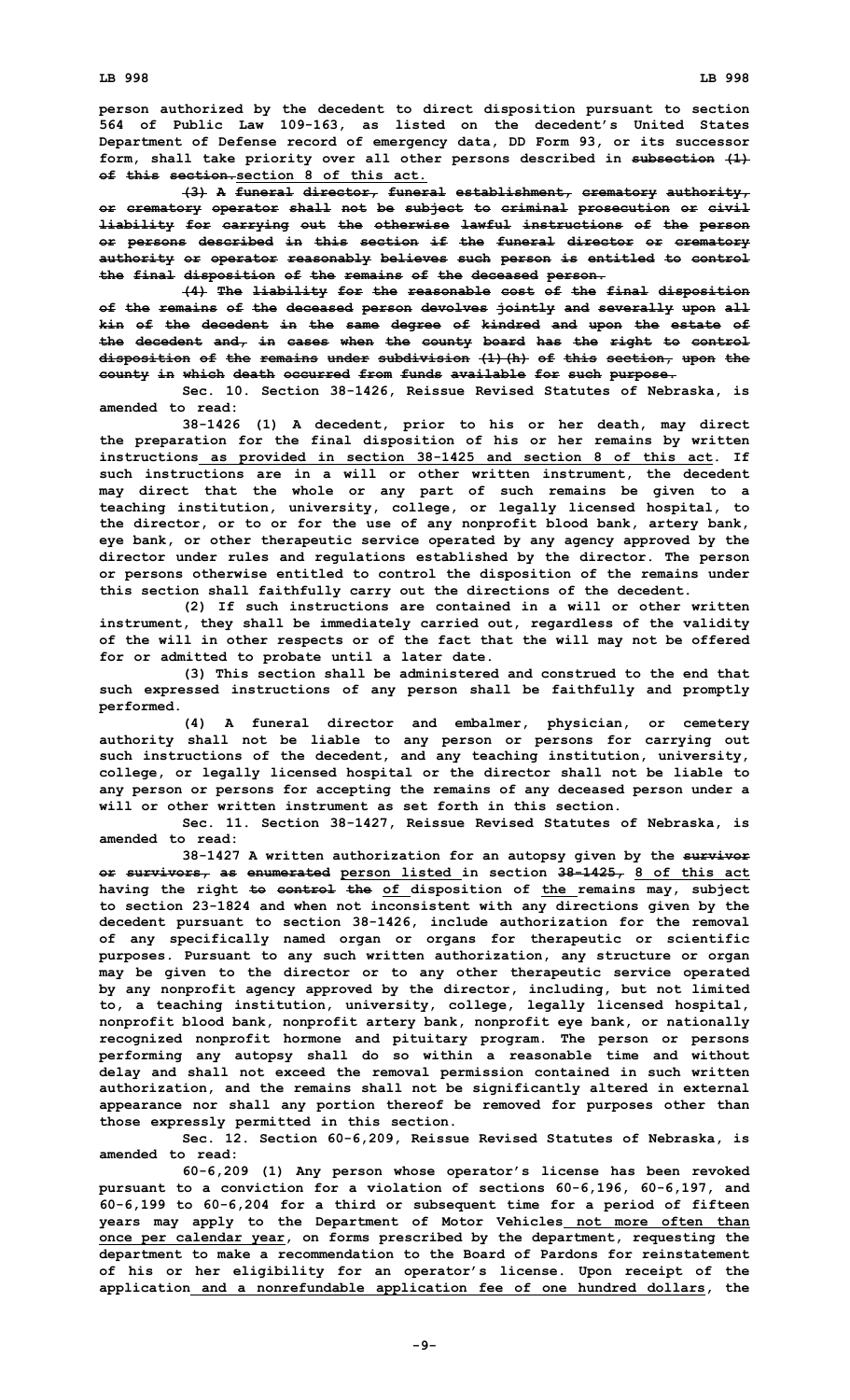**Director of Motor Vehicles shall review the application if such person has served at least seven years of such revocation and make <sup>a</sup> recommendation for reinstatement or for denial of reinstatement. The department may recommend reinstatement if such person shows the following:**

**(a) Such person has completed <sup>a</sup> state-certified substance abuse program and is recovering or such person has substantially recovered from the dependency on or tendency to abuse alcohol or drugs;**

**(b) Such person has not been convicted, since the date of the revocation order, of any subsequent violations of section 60-6,196 or 60-6,197 or any comparable city or village ordinance and the applicant has not, since the date of the revocation order, submitted to <sup>a</sup> chemical test under section 60-6,197 that indicated an alcohol concentration in violation of section 60-6,196 or refused to submit to <sup>a</sup> chemical test under section 60-6,197;**

**(c) Such person has not been convicted, since the date of the revocation order, of driving while under suspension, revocation, or impoundment under section 60-4,109;**

**(d) Such person has abstained from the consumption of alcoholic beverages and the consumption of drugs except at the direction of <sup>a</sup> licensed physician or pursuant to <sup>a</sup> valid prescription; and**

**(e) Such person's operator's license is not currently subject to suspension or revocation for any other reason; and.**

**(f) Such person has agreed that, if the Board of Pardons reinstates such person's eligibility to apply for an ignition interlock permit, such person must provide proof, to the satisfaction of the department, that an ignition interlock device has been installed and is maintained on one or more motor vehicles such person operates for the duration of the original fifteen-year revocation period and such person must operate only motor vehicles so equipped for the duration of the original fifteen-year revocation period.**

**(2) In addition, the department may require other evidence from such person to show that restoring such person's privilege to drive will not present <sup>a</sup> danger to the health and safety of other persons using the highways.**

**(3) Upon review of the application, the director shall make the recommendation to the Board of Pardons in writing and shall briefly state the reasons for the recommendations. The recommendation shall include the original application and other evidence submitted by such person. The recommendation shall also include any record of any other applications such person has previously filed under this section.**

**(4) The department shall adopt and promulgate rules and regulations to govern the procedures for making <sup>a</sup> recommendation to the Board of Pardons. Such rules and regulations shall include the requirement that the treatment programs and counselors who provide information about such person to the department must be certified or licensed by the state.**

**(5) If the Board of Pardons reinstates such person's eligibility for an operator's license or an ignition interlock permit or orders <sup>a</sup> reprieve of such person's motor vehicle operator's license revocation, such reinstatement or reprieve may be conditioned for the duration of the original revocation period on such person's continued recovery and, if such person is <sup>a</sup> holder of an ignition interlock permit, shall be conditioned for the duration of the original revocation period on such person's operation of only motor vehicles equipped with an ignition interlock device. If such person is convicted of any subsequent violation of section 60-6,196 or 60-6,197, the reinstatement of the person's eligibility for an operator's license shall be withdrawn and such person's operator's license will be revoked by the Department of Motor Vehicles for the time remaining under the original revocation, independent of any sentence imposed by the court, after thirty days' written notice to the person by first-class mail at his or her last-known mailing address as shown by the records of the department.**

**(6) If the Board of Pardons reinstates <sup>a</sup> person's eligibility for an operator's license or an ignition interlock permit or orders <sup>a</sup> reprieve of such person's motor vehicle operator's license revocation, the board shall notify the Department of Motor Vehicles of the reinstatement or reprieve. Such person may apply for an operator's license upon payment of <sup>a</sup> fee of one hundred twenty-five dollars and the filing of proof of financial responsibility. The fees paid pursuant to this section shall be collected by the department and remitted to the State Treasurer. The State Treasurer shall credit seventy-five dollars of each fee to the General Fund and fifty dollars of each fee to the Department of Motor Vehicles Cash Fund.**

**Sec. 13. Section 60-6,211.11, Revised Statutes Cumulative Supplement, 2012, is amended to read:**

**60-6,211.11 (1) Any Except as provided in subsection (2) of this section, any person who ordered by <sup>a</sup> court or the Department of Motor Vehicles**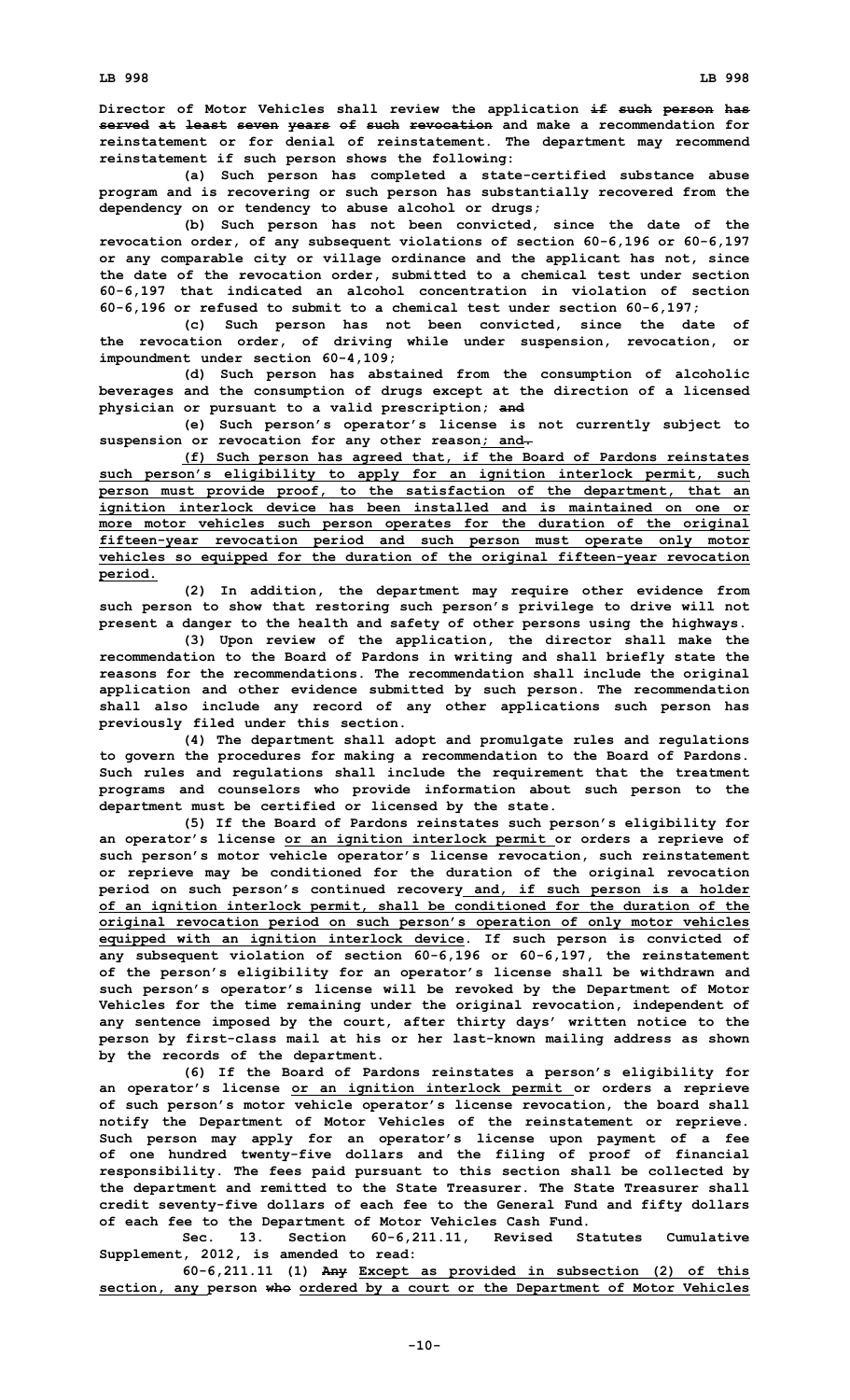**to operate only motor vehicles equipped with an ignition interlock device is guilty of <sup>a</sup> Class <sup>I</sup> misdemeanor if he or she (a) tampers with or circumvents and then operates <sup>a</sup> motor vehicle equipped with an ignition interlock device installed under <sup>a</sup> the court order or Department of Motor Vehicles order while the order is in effect or who (b) operates <sup>a</sup> motor vehicle which is not equipped with an ignition interlock device in violation of <sup>a</sup> the court order or Department of Motor Vehicles order. shall be guilty of <sup>a</sup> Class IV felony.**

**(2) Any person ordered by <sup>a</sup> court or the Department of Motor Vehicles to operate only motor vehicles equipped with an ignition interlock device is guilty of <sup>a</sup> Class IV felony if he or she (a)(i) tampers with or circumvents and then operates <sup>a</sup> motor vehicle equipped with an ignition interlock device installed under the court order or Department of Motor Vehicles order while the order is in effect or (ii) operates <sup>a</sup> motor vehicle which is not equipped with an ignition interlock device in violation of the court order or Department of Motor Vehicles order and (b) operates the motor vehicle as described in subdivision (a)(i) or (ii) of this subsection when he or she has <sup>a</sup> concentration of two-hundredths of one gram or more by weight of alcohol per one hundred milliliters of his or her blood or <sup>a</sup> concentration of two-hundredths of one gram or more by weight of alcohol per two hundred ten liters of his or her breath.**

**(2) (3) Any person who otherwise operates <sup>a</sup> motor vehicle equipped with an ignition interlock device in violation of the requirements of the court order or Department of Motor Vehicles order under which the device was installed shall be guilty of <sup>a</sup> Class III misdemeanor.**

**Sec. 14. Section 71-605, Revised Statutes Cumulative Supplement, 2012, is amended to read:**

**71-605 (1) The funeral director and embalmer in charge of the funeral of any person dying in the State of Nebraska shall cause <sup>a</sup> certificate of death to be filled out with all the particulars contained in the standard form adopted and promulgated by the department. Such standard form shall include <sup>a</sup> space for veteran status and the period of service in the armed forces of the United States and <sup>a</sup> statement of the cause of death made by <sup>a</sup> person holding <sup>a</sup> valid license as <sup>a</sup> physician, physician assistant, or nurse practitioner who last attended the deceased. The standard form shall also include the deceased's social security number. Death and fetal death certificates shall be completed by the funeral directors and embalmers and physicians, physician assistants, or nurse practitioners for the purpose of filing with the department and providing child support enforcement information pursuant to section 43-3340.**

**(2) The physician, physician assistant, or nurse practitioner shall have the responsibility and duty to complete and sign in his or her own handwriting or by electronic means pursuant to section 71-603.01, within twenty-four hours from the time of death, that part of the certificate of death entitled medical certificate of death. In the case of a death when no person licensed as <sup>a</sup> physician, physician assistant, or nurse practitioner was in attendance, the funeral director and embalmer shall refer the case to the county attorney who shall have the responsibility and duty to complete and sign the death certificate in his or her own handwriting or by electronic means pursuant to section 71-603.01.**

**No cause of death shall be certified in the case of the sudden and unexpected death of <sup>a</sup> child between the ages of one week and three years until an autopsy is performed at county expense by <sup>a</sup> qualified pathologist pursuant to section 23-1824. The parents or guardian shall be notified of the results of the autopsy by their physician, physician assistant, nurse practitioner, community health official, or county coroner within forty-eight hours. The term sudden infant death syndrome shall be entered on the death certificate as the principal cause of death when the term is appropriately descriptive of the pathology findings and circumstances surrounding the death of <sup>a</sup> child.**

**If the circumstances show it possible that death was caused by neglect, violence, or any unlawful means, the case shall be referred to the county attorney for investigation and certification. The county attorney shall, within twenty-four hours after taking charge of the case, state the cause of death as ascertained, giving as far as possible the means or instrument which produced the death. All death certificates shall show clearly the cause, disease, or sequence of causes ending in death. If the cause of death cannot be determined within the period of time stated above, the death certificate shall be filed to establish the fact of death. As soon as possible thereafter, and not more than six weeks later, supplemental information as to the cause, disease, or sequence of causes ending in death shall be filed with the department to complete the record. For all certificates stated in terms that are indefinite, insufficient, or unsatisfactory for classification, inquiry shall be made to the person completing the certificate to secure the**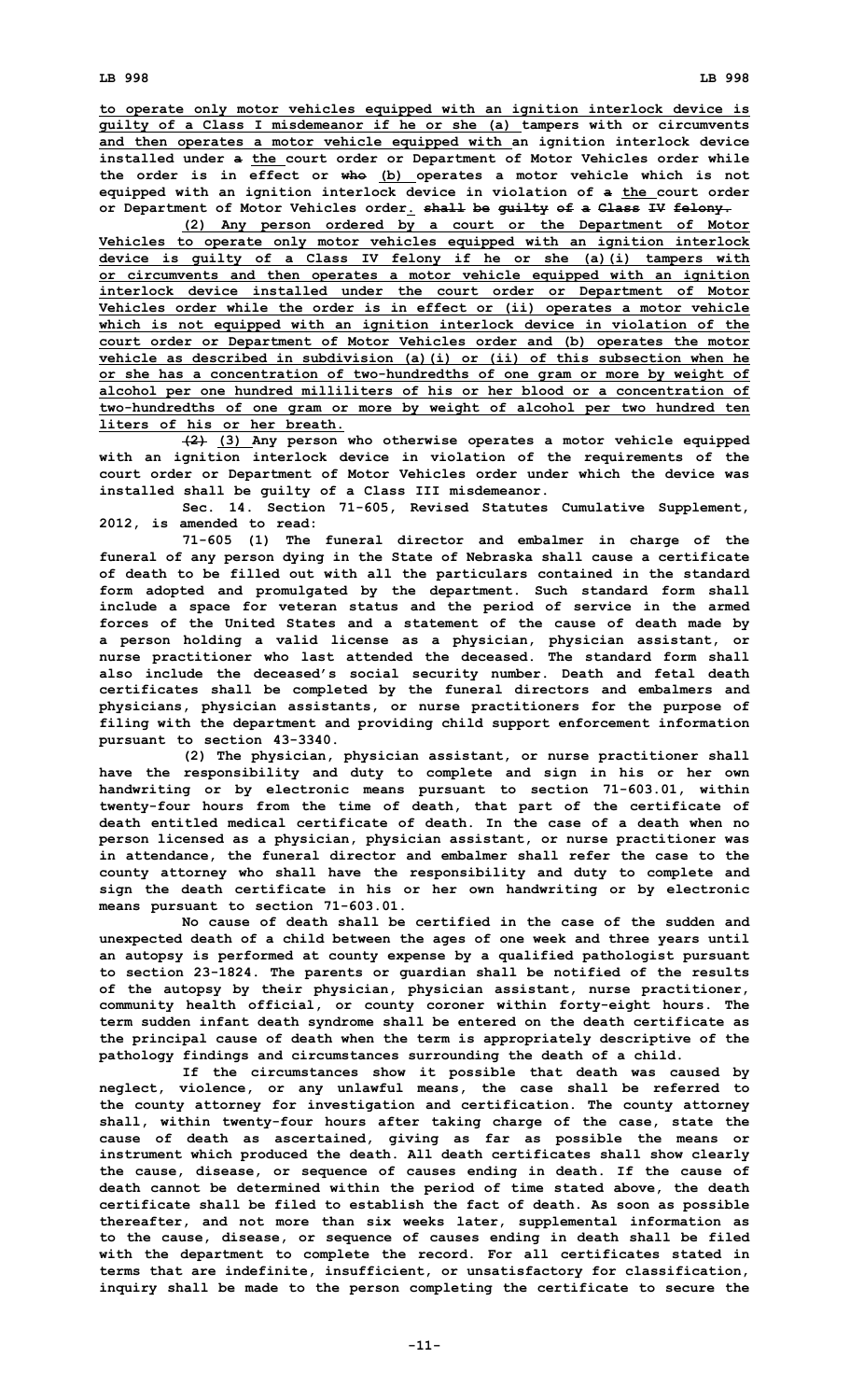**necessary information to correct or complete the record.**

**(3) <sup>A</sup> completed death certificate shall be filed with the department within five business days after the date of death. If it is impossible to complete the certificate of death within five business days, the funeral director and embalmer shall notify the department of the reason for the delay and file the certificate as soon as possible.**

**(4) Before any dead human body may be cremated, <sup>a</sup> cremation permit shall first be signed by the county attorney, or by his or her authorized representative as designated by the county attorney in writing, of the county in which the death occurred on <sup>a</sup> form prescribed and furnished by the department.**

**(5) <sup>A</sup> permit for disinterment shall be required prior to disinterment of <sup>a</sup> dead human body. The permit shall be issued by the department to <sup>a</sup> licensed funeral director and embalmer upon proper application. The request for disinterment shall be made by the next of kin of the deceased, as person listed in section 38-1425, 8 of this act or <sup>a</sup> county attorney on <sup>a</sup> form furnished by the department. The application shall be signed by the funeral director and embalmer who will be directly supervising the disinterment. When the disinterment occurs, the funeral director and embalmer shall sign the permit giving the date of disinterment and file the permit with the department within ten days of the disinterment.**

**(6) When <sup>a</sup> request is made under subsection (5) of this section for the disinterment of more than one dead human body, an order from <sup>a</sup> court of competent jurisdiction shall be submitted to the department prior to the issuance of <sup>a</sup> permit for disinterment. The order shall include, but not be limited to, the number of bodies to be disinterred if that number can be ascertained, the method and details of transportation of the disinterred bodies, the place of reinterment, and the reason for disinterment. No sexton or other person in charge of <sup>a</sup> cemetery shall allow the disinterment of <sup>a</sup> body without first receiving from the department <sup>a</sup> disinterment permit properly completed.**

**(7) No dead human body shall be removed from the state for final disposition without <sup>a</sup> transit permit issued by the funeral director and embalmer having charge of the body in Nebraska, except that when the death is subject to investigation, the transit permit shall not be issued by the funeral director and embalmer without authorization of the county attorney of the county in which the death occurred. No agent of any transportation company shall allow the shipment of any body without the properly completed transit permit prepared in duplicate.**

**(8) The interment, disinterment, or reinterment of <sup>a</sup> dead human body shall be performed under the direct supervision of <sup>a</sup> licensed funeral director and embalmer, except that hospital disposition may be made of the remains of <sup>a</sup> child born dead pursuant to section 71-20,121.**

**(9) All transit permits issued in accordance with the law of the place where the death occurred in <sup>a</sup> state other than Nebraska shall be signed by the funeral director and embalmer in charge of burial and forwarded to the department within five business days after the interment takes place.**

**Sec. 15. Section 71-1356, Reissue Revised Statutes of Nebraska, is amended to read:**

**71-1356 For purposes of the Cremation of Human Remains Act, unless the context otherwise requires:**

**(1) Alternative container means <sup>a</sup> container in which human remains are placed in <sup>a</sup> cremation chamber for cremation;**

**(2) Authorizing agent means <sup>a</sup> person vested with the right to control the disposition of human remains pursuant to section 38-1425; 8 of this act;**

**(3) Casket means <sup>a</sup> rigid container made of wood, metal, or other similar material, ornamented and lined with fabric, which is designed for the encasement of human remains;**

**(4) Cremated remains means the residue of human remains recovered after cremation and the processing of such remains by pulverization, leaving only bone fragments reduced to unidentifiable dimensions, and the unrecoverable residue of any foreign matter, such as eyeglasses, bridgework, or other similar material, that was cremated with the human remains;**

**(5) Cremated remains receipt form means <sup>a</sup> form provided by <sup>a</sup> crematory authority to an authorizing agent or his or her representative that identifies cremated remains and the person authorized to receive such remains; (6) Cremation means the technical process that uses heat and**

**evaporation to reduce human remains to bone fragments;**

**(7) Cremation chamber means the enclosed space within which <sup>a</sup> cremation takes place;**

**(8) Crematory means <sup>a</sup> building or portion of <sup>a</sup> building which**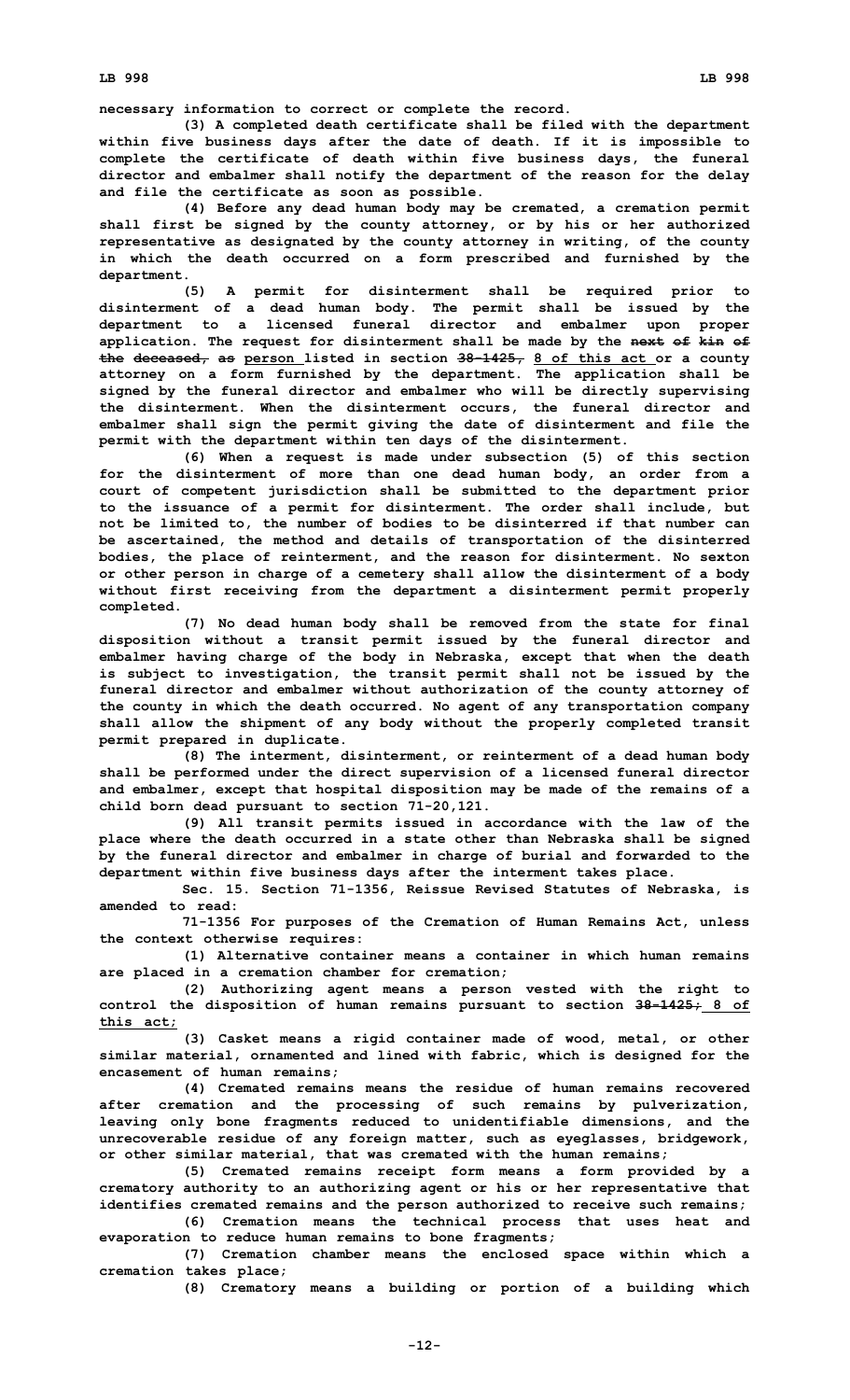**contains <sup>a</sup> cremation chamber and holding facility;**

**(9) Crematory authority means the legal entity subject to licensure by the department to maintain and operate <sup>a</sup> crematory and perform cremation;**

**(10) Crematory operator means <sup>a</sup> person who is responsible for the operation of <sup>a</sup> crematory;**

**(11) Delivery receipt form means <sup>a</sup> form provided by <sup>a</sup> funeral establishment to <sup>a</sup> crematory authority to document the receipt of human remains by such authority for the purpose of cremation;**

**(12) Department means the Division of Public Health of the Department of Health and Human Services;**

**(13) Director means the Director of Public Health of the Division of Public Health;**

**(14) Funeral director has the same meaning as in section 71-507;**

**(15) Funeral establishment has the same meaning as in section 38-1411;**

**(16) Holding facility means the area of <sup>a</sup> crematory designated for the retention of human remains prior to cremation and includes <sup>a</sup> refrigerated facility;**

**(17) Human remains means the body of <sup>a</sup> deceased person, or <sup>a</sup> human body part, in any stage of decomposition and includes limbs or other portions of the anatomy that are removed from <sup>a</sup> person or human remains for medical purposes during treatment, surgery, biopsy, autopsy, or medical research;**

**(18) Permanent container means <sup>a</sup> receptacle made of durable material for the long-term placement of cremated remains; and**

**(19) Temporary container means <sup>a</sup> receptacle made of cardboard, plastic, or other similar material in which cremated remains are placed prior to the placement of such remains in an urn or other permanent container.**

**Sec. 16. Section 71-1373, Reissue Revised Statutes of Nebraska, is amended to read:**

**71-1373 The right to authorize the cremation of human remains and the final disposition of the cremated remains, except in the case of <sup>a</sup> minor subject to section 23-1824 and unless other directions have been given by the decedent in the form of <sup>a</sup> testamentary disposition or <sup>a</sup> pre-need contract, vests pursuant to section 38-1425. 8 of this act.**

**Sec. 17. Section 71-4813, Revised Statutes Cumulative Supplement, 2012, is amended to read:**

**71-4813 (1) When an autopsy is performed by the physician authorized by the county coroner to perform such autopsy, the physician or an appropriately qualified designee with training in ophthalmologic techniques, as provided for in subsection (2) of this section, may remove eye tissue of the decedent for the purpose of transplantation. The physician may also remove the pituitary gland for the purpose of research and treatment of hypopituitary dwarfism and of other growth disorders. Removal of the eye tissue or the pituitary gland shall only take place if the:**

**(a) Autopsy was authorized by the county coroner;**

**(b) County coroner receives permission from the person having control of the disposition of the decedent's remains pursuant to section 38-1425; and 8 of this act; and**

**(c) Removal of eye tissue or of the pituitary gland will not interfere with the course of any subsequent investigation or alter the decedent's post mortem facial appearance.**

**(2) An appropriately qualified designee of <sup>a</sup> physician with training in ophthalmologic techniques or <sup>a</sup> funeral director and embalmer licensed pursuant to the Funeral Directing and Embalming Practice Act upon (a) successfully completing <sup>a</sup> course in eye enucleation and (b) receiving <sup>a</sup> certificate of competence from the Department of Ophthalmology of the University of Nebraska Medical Center may enucleate the eyes of the donor.**

**(3) The removed eye tissue or pituitary gland shall be transported to the Department of Health and Human Services or any desired institution or health facility as prescribed by section 38-1427.**

**Sec. 18. Section 83-1,127.02, Reissue Revised Statutes of Nebraska, is amended to read:**

**83-1,127.02 (1) The Board of Pardons may, in its sole discretion, when granting <sup>a</sup> reprieve to any person who has made application pursuant to section 60-6,209, order such person to obtain an ignition interlock permit and to operate only motor vehicles equipped with an ignition interlock device approved by the Director of Motor Vehicles. The Board of Pardons may order the person to hold the ignition interlock permit and use an ignition interlock device for <sup>a</sup> period of time not to exceed any period of revocation the applicant is subject to at the time the application for <sup>a</sup> license reinstatement is made.**

**(2) Any person ordered by the Board of Pardons to operate only**